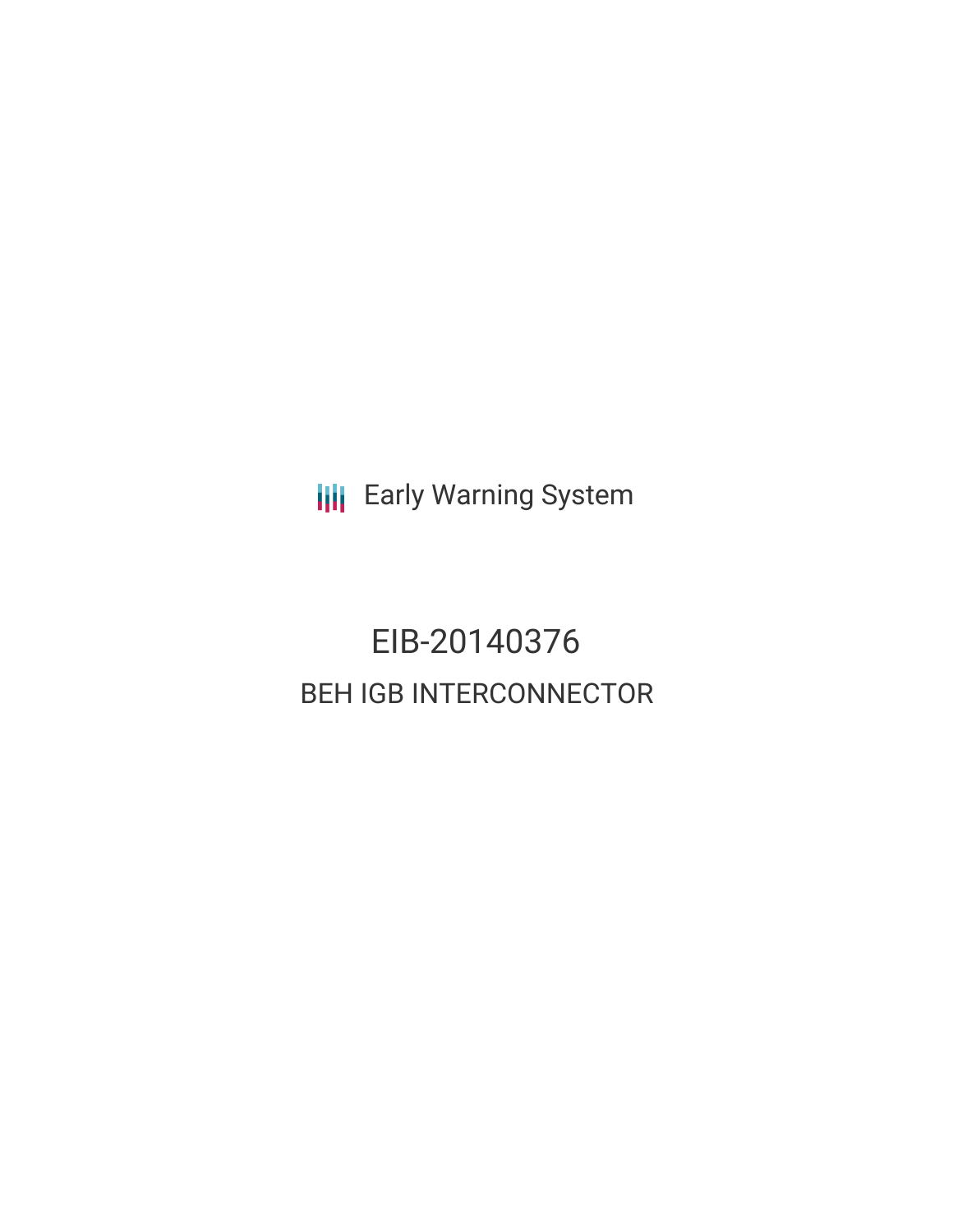## **Quick Facts**

| <b>Countries</b>               | Bulgaria, Greece               |
|--------------------------------|--------------------------------|
| <b>Financial Institutions</b>  | European Investment Bank (EIB) |
| <b>Status</b>                  | Proposed                       |
| <b>Bank Risk Rating</b>        | U                              |
| <b>Borrower</b>                | ICGB AD                        |
| <b>Sectors</b>                 | Energy                         |
| <b>Investment Type(s)</b>      | Loan                           |
| <b>Investment Amount (USD)</b> | \$128.10 million               |
| <b>Project Cost (USD)</b>      | \$256.20 million               |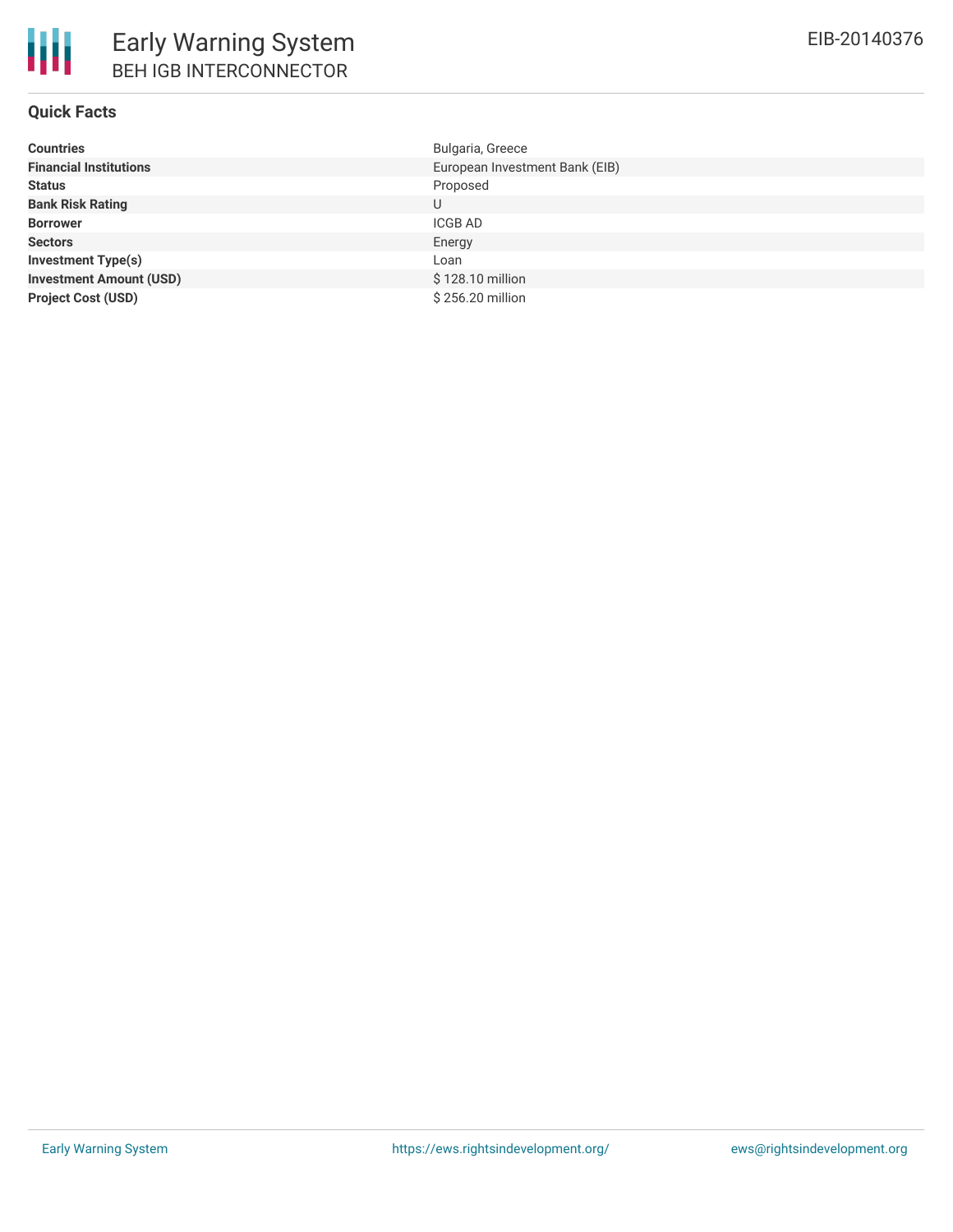

#### **Project Description**

The project consists of the financing of the Greece-Bulgaria gas interconnector (IGB Interconnector) to provide another direct link between the national natural gas systems of Greece and Bulgaria.

The project will contribute to the enhancement of the security and the diversification of gas supplies for both Bulgaria and Greece and Southeastern Europe (SEE region) and represent a key part of the strategy for greater integration of gas markets within the European Union.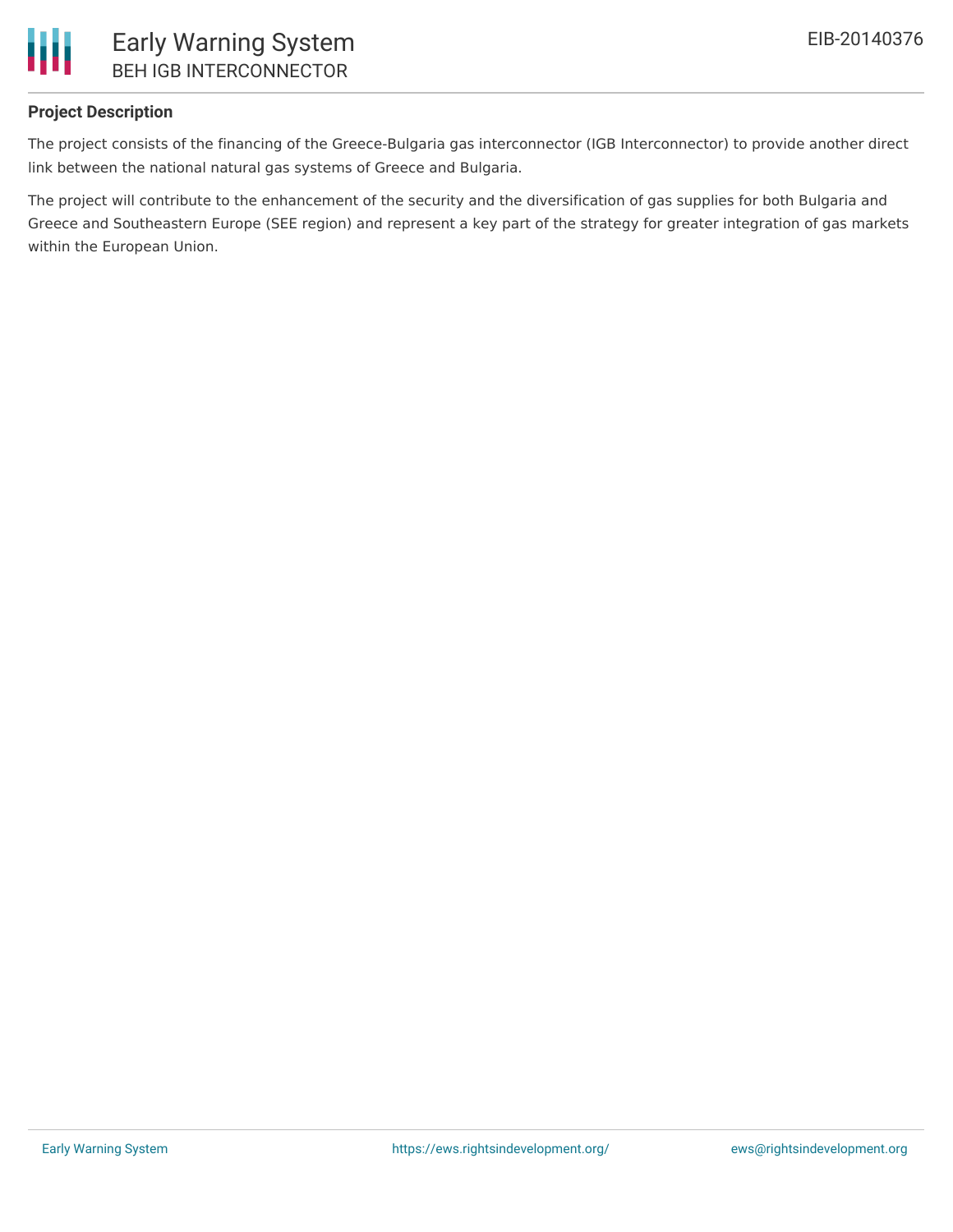

#### **Investment Description**

European Investment Bank (EIB)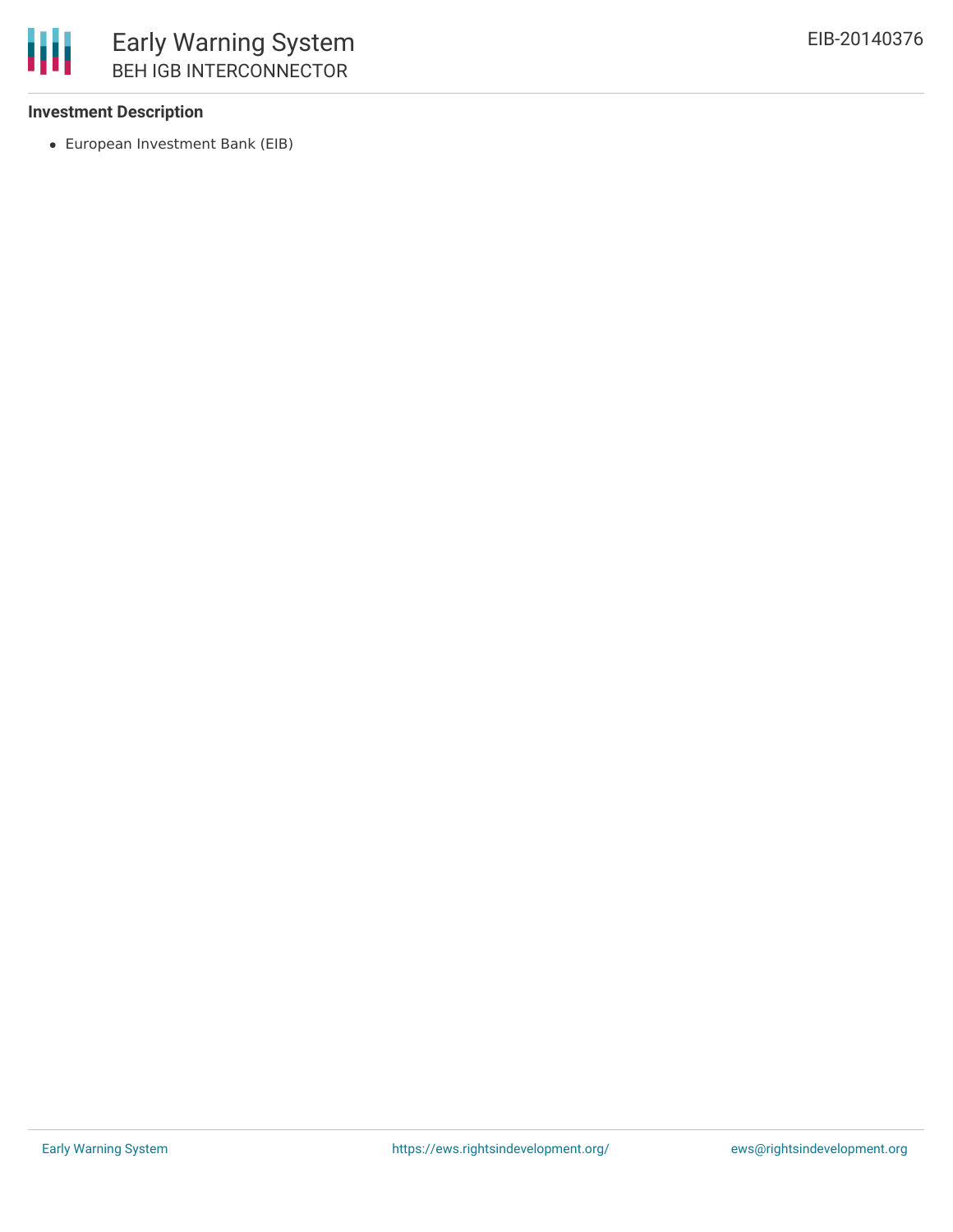# **Contact Information**

\*There is no further contact information available at this project stage\*

# ACCOUNTABILITY MECHANISM OF EIB

The EIB Complaints Mechanism is designed to facilitate and handle complaints against the EIB by individuals, organizations or corporations affected by EIB activities. When exercising the right to lodge a complaint against the EIB, any member of the public has access to a two-tier procedure, one internal - the Complaints Mechanism Office - and one external - the European Ombudsman. A complaint can be lodged via a written communication addressed to the Secretary-General of the EIB, via email to the dedicated email address complaints@eib.org, by completing the online complaint form available at the following address: http://www.eib.org/complaints/form, via fax or delivered directly to the EIB Complaints Mechanism Division, any EIB local representation office or any EIB staff. For further details, check:

http://www.eib.org/attachments/strategies/complaints\_mechanism\_policy\_en.pdf

When dissatisfied with a complaint to the EIB Complaints Mechanism, citizens can then turn towards the European Ombudsman. A memorandum of Understanding has been signed between the EIB and the European Ombudsman establishes that citizens (even outside of the EU if the Ombudsman finds their complaint justified) can turn towards the Ombudsman on issues related to 'maladministration' by the EIB. Note that before going to the Ombudsman, an attempt must be made to resolve the case by contacting the EIB. In addition, the complaint must be made within two years of the date when the facts on which your complaint is based became known to you. You can write to the Ombudsman in any of the languages of the European Union. Additional details, including filing requirements and complaint forms, are available at: http://www.ombudsman.europa.eu/atyourservice/interactiveguide.faces